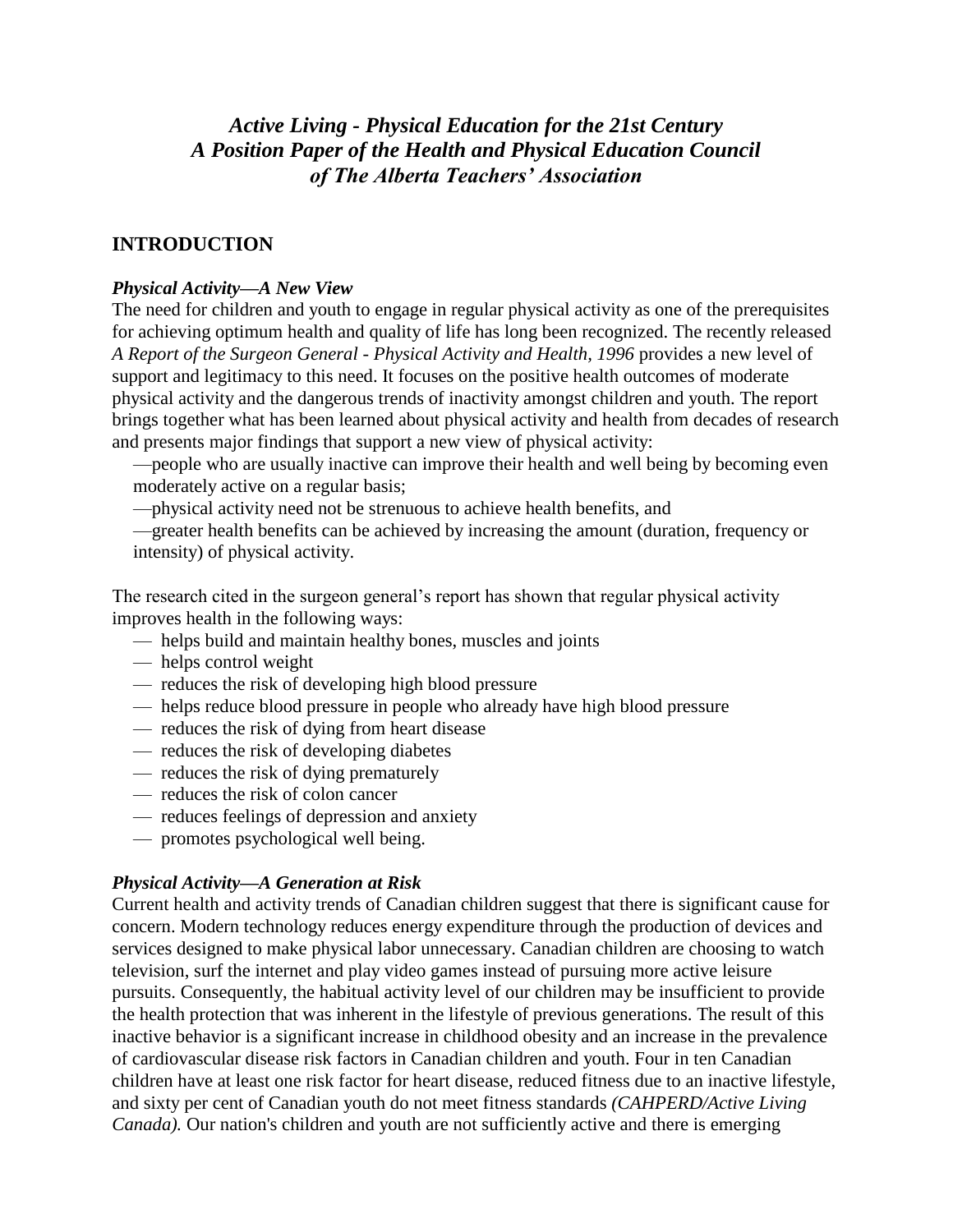evidence that these sedentary habits will continue into adulthood *(A Report of the Surgeon General - Physical Activity and Health, 1996).* Insofar as children and youth are concerned, there is a sense of urgency surrounding the promotion of active, healthy lifestyles.

#### *Physical Education—Reversing the Trend*

One of the promising ways to help children and youth include more physical activity in their daily lives is through the provision of well-designed, quality physical education programs based on balanced curriculum that

- a) provides continuous progress from kindergarten to grade 12,
- b) focuses on active living,
- c) provides opportunities for daily physical activity
- d) is learner-centred, and
- e) is success based.

The Alberta Teachers' Association Long-Range Policy 1.A.51 states "A compulsory health and daily physical education program should exist from K through 12". This policy lends support to those elements outlined above. Furthermore, enhanced learning, better concentration, improved self-control and confidence, improvements in fitness and the development of positive attitudes towards lifelong participation in physical activity are well documented benefits of quality physical education programs in Canadian schools.

However, despite widespread acceptance of the above objectives and the evidence that supports the health, learning and quality-of-life benefits of activity, physical education is not seen as a priority in most Canadian schools. Although it is generally believed that existing school programs meet the activity requirements of our children and youth, budget cutbacks, inadequate facilities, the absence and/or continued attrition of needed physical education specialists and consultants and insufficient time in school timetables are contributing to the decline of physical education. Many programs are inadequate for fitness gains and for the development of the skills, attitudes and appreciations that support healthy, active lifestyles, now and in the future. Consequently, throughout the nation, there is a devaluation of the importance of physical education.

We must reverse this negative trend if we are to significantly influence the personal well being of Alberta's children and youth as we journey into the 21st century.

## **ACTIVE LIVING**

#### *Concept Turning into Reality*

Today's society is now being bombarded with messages related to the lack of health and well being within our society. This has led to a kind of renewed sensitivity for the related issues and the development of the concept of Active Living, a way of life in which physical activity is valued and integrated into daily life.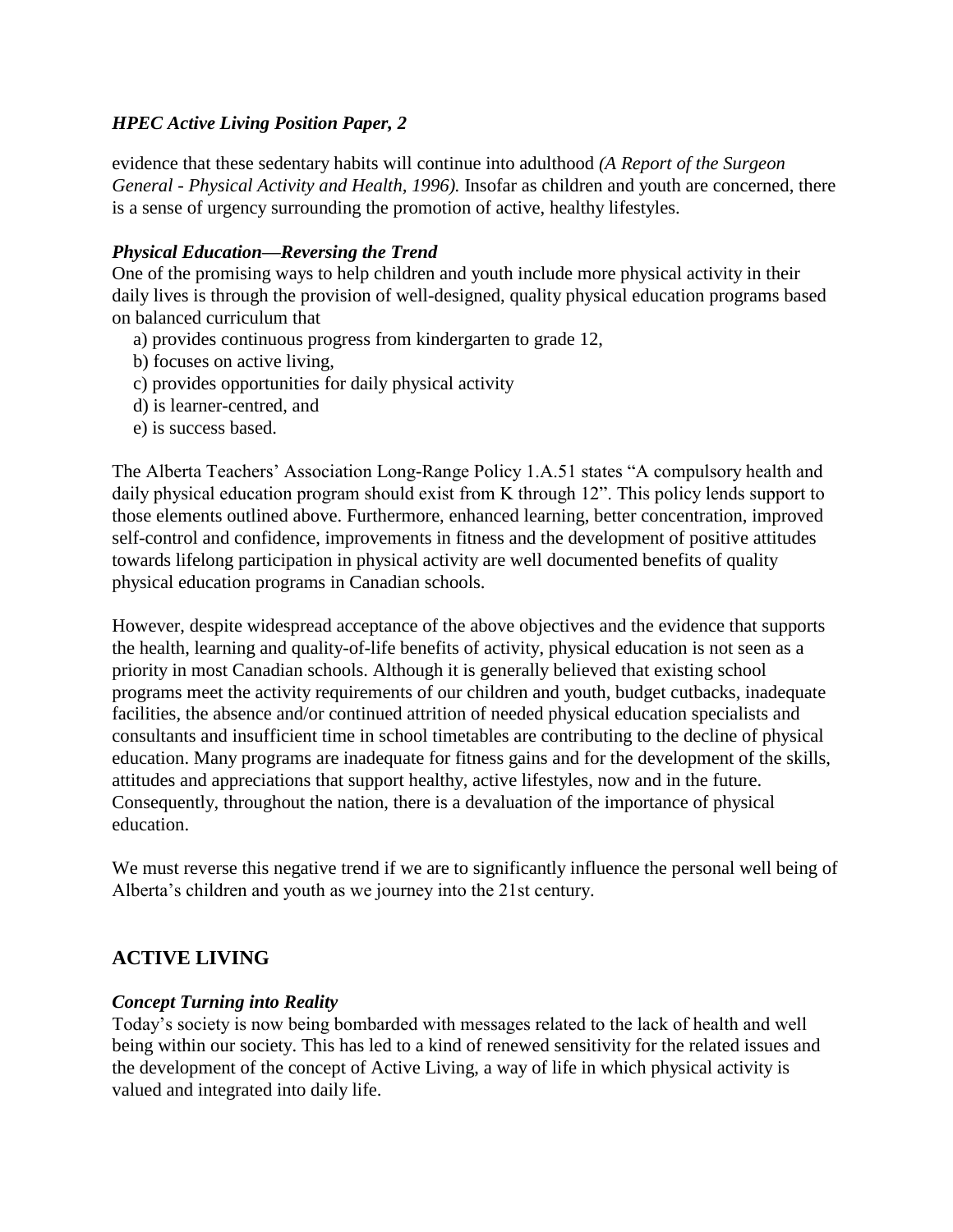Throughout Canada this concept is being widely promoted. As caring professionals, parents, administrators, allied agencies and leaders, we should help our children and youth assimilate skills and values leading towards the acceptance of Active Living as a positive and healthy way of life. Active Living values physical activity as an essential part of the life experience, and students need to be exposed to the conditions necessary for healthy living. Physical education can be pivotal in promoting the Active Living philosophy. If Active Living is to become the "cultural trademark" of Canada advocated by the federal government since 1992, we all should take responsibility for ensuring Active Living becomes an integral part of our lives. Improving the quality of life for our children and youth is worth the effort it takes to secure it.

Education is committed to the holistic development and well being of every child. Physical education makes a unique contribution to the education of all learners and enhances cognitive, social and emotional development. Quality Daily Physical Education (QDPE) is a planned program of instruction and physical activity for all learners on a daily basis throughout the entire school year. QDPE establishes the foundation for Active Living by providing learners with knowledge, skills and positive attitudes. QDPE is the means by which learners embrace lifelong Active Living and should be a school and community's activity goal.

# **SOLUTIONS EXPECTED FROM SCHOOLS**

*As families and social institutions become transformed or devoid of their influence, the public looks increasingly to schools for solutions. (CAHPERD, Physical Education 2000)* Mounting public concern for health and quality life issues and the way in which regular physical activity affects the public has cast education in the leading role of social change agent. This is somewhat contradictory. While schools are expected to teach students how to lead healthy lives, there continues to be a weakening of a commitment to quality physical education, the very instrument which is an inherent health promoter.

## **PRIORITIES**

As physical education teachers we believe physical education has a vital role to play in the design of education for the future. We have no way of knowing what new social structures will emerge or how existing ones will change. We are certain that whatever may arise, physical education has a unique role to fill in the education of children and youth. Physical education empowers individuals to learn about their world and to be active in it. In so doing it nurtures human and social values and encourages the preservation of human rights and freedoms wherein our humanity can be most profoundly expressed.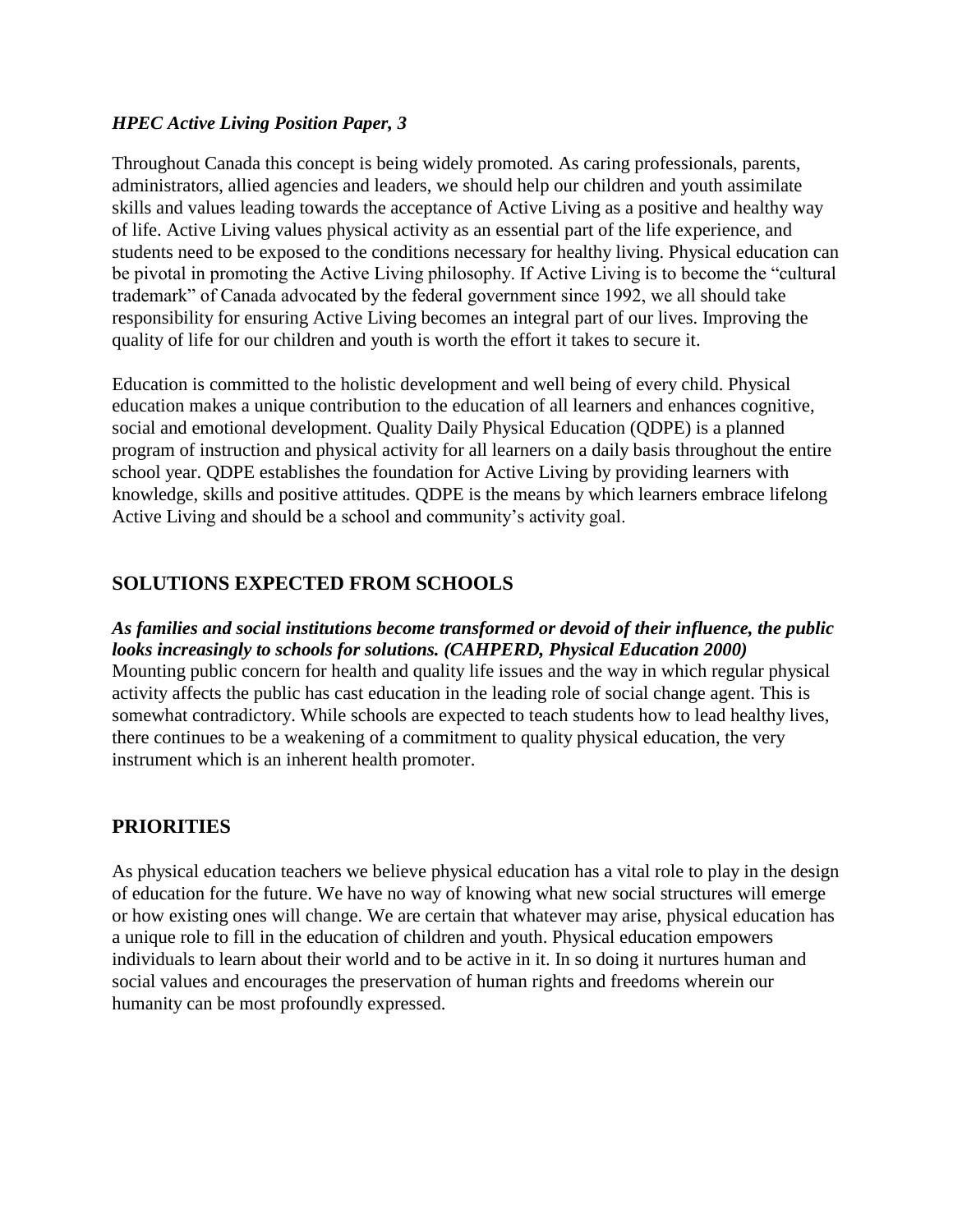# **STATEMENT OF BELIEFS**

#### *Albertans have a right to be physically active*

As people concerned with the education, health and development of Alberta's children and youth, we believe

- that all students in Alberta schools in every grade should have the right and opportunity to experience sustained, vigorous physical activity and to participate in quality daily physical education programs;
- that all aspects of quality physical education programs have a positive impact on the thinking, knowing and doing (cognitive, affective and physical) domains of the lives of children and youth, and that physically educated children and youth will go on to lead active, healthy and productive lives;
- all teachers responsible for teaching physical education must be professionally prepared physical education teachers, and that through their preparation and ongoing professional development all teachers will have a sound knowledge of the contribution of movement to the total education of children and youth;
- that each school must have at least one professionally prepared physical education specialist who can act as the leader and resource teacher assisting all teachers in the development of the total physical education program;
- that quality physical education programs are equitable (gender, culture, race, ability, etc) in all respects; and
- that local school officials, school boards and the Department of Education have a responsibility to provide appropriate support services to teachers in physical education as well as adequate facilities, resources and equipment.

# **QUALITY DAILY PHYSICAL EDUCATION PROGRAMS**

We believe that quality daily physical education has a balanced, planned and meaningful content which is sequentially and equitably taught to all students throughout the entire school year by competent and enthusiastic teachers as a valued and integral part of the entire education process. Such a program includes

- fitness and motor skills;
- adequate equipment and facilities;
- recreational/competitive participation opportunities (ie, intramurals, extramurals, clubs);
- competition, fair-play, enjoyment, success and social awareness outcomes;
- adequate instruction time on the weekly schedule;
- individualized learner-centred pedagogy;
- ability to meet the diverse needs, abilities and interests of all students by incorporating a wide range of experiences;
- students who have been empowered to take responsibility for designing, achieving and maintaining their own chosen level of physical activity; and
- supportive administration.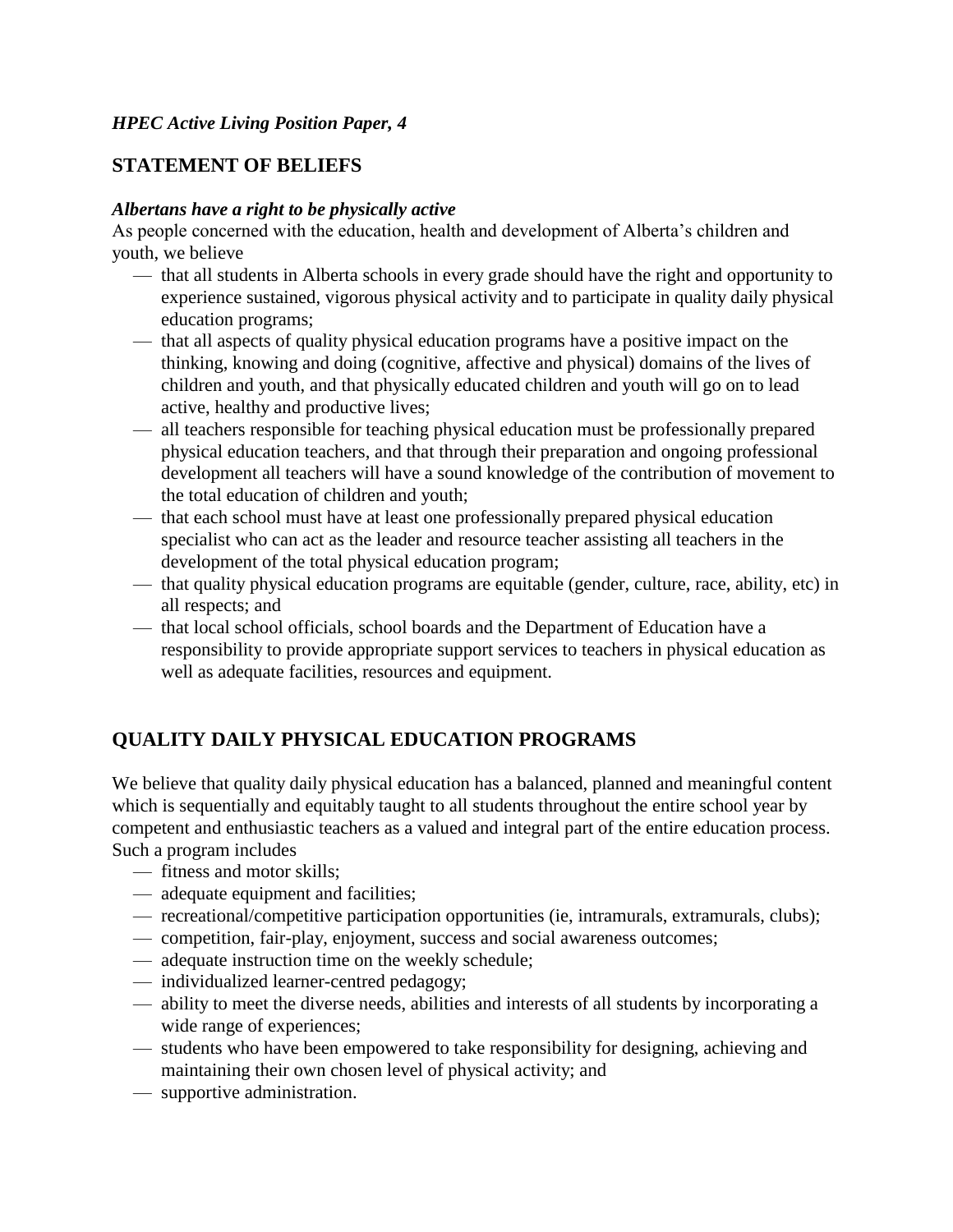# **THE PHYSICALLY EDUCATED PERSON**

Physically educated persons acquire skills which can help them become physically fit and enable them to perform a variety of physical activities; they participate regularly in physical activity because it is enjoyable and exhilarating. They understand and value physical activity.

## *1. Acquired Skills*

Physically educated persons move efficiently using body and space awareness and are able to differentiate between personal and general space. They are able to assess, design, achieve and maintain a level of personal fitness. They have

- competence in manipulative, transport and balance skills and can perform each of these skills alone or with others;
- ability in a variety of activities; and
- ability to process new skills.

#### *2. Participation*

Physically educated persons lead physically active lives and can select and integrate regular physical activity into their lifestyles through participation with others or alone.

#### *3. Understanding and Value*

Physically educated persons understand that physical activity provides lifelong opportunities for enjoyment, self expression and social interaction. They understand that there are many reasons to value and enjoy physical activity—to fulfill their human development potential, to adapt and control their physical environment, to relate and interact with others and to learn to live in and with the world around them. Physically educated persons accept and appreciate the differences and abilities of self and others. They understand risk, safety factors and appropriate behavior associated with physical activity and its impact upon their physical, emotional, social and spiritual well being.

# **OUR VISION FOR PHYSICAL EDUCATION IN ALBERTA**

#### *The purpose of education is to develop the ability to think*

In our vision physical education plays a valued and vital role in providing a quality, balanced education for all children and youth in Alberta schools. Students are physically educated in a creative and caring atmosphere which has the student's individual interests, needs and circumstances as central factors in curriculum design.

Physical education is not conducted solely in the gymnasium but also in a variety of environments including the outdoors, allowing personal growth in environmental citizenship and ethics. Physical education is actively interfaced with other disciplines such as science, fine arts, language arts, languages and mathematics, and with recreational, intramural, cultural and community involvement.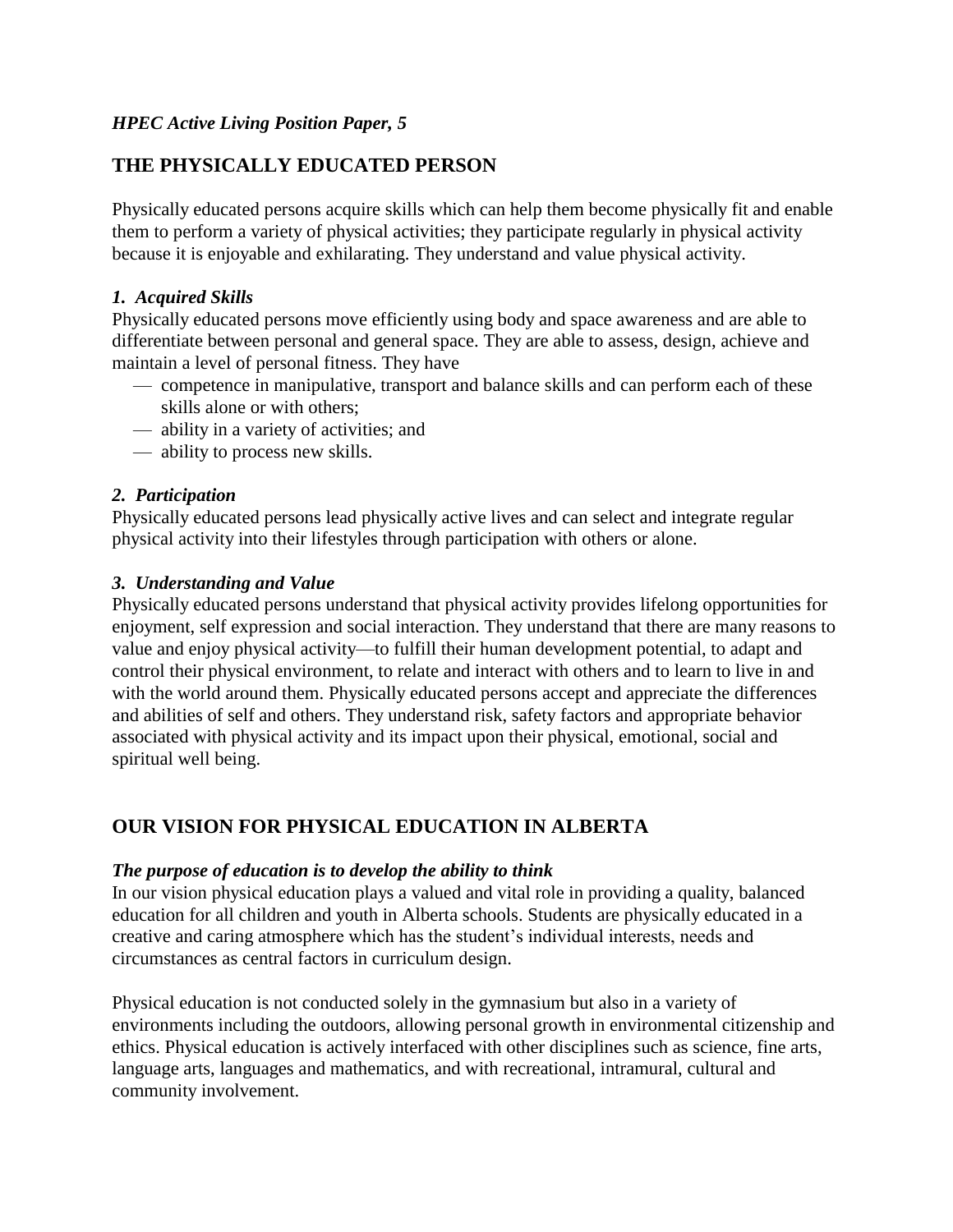Parents and the community will be more deeply involved in physical education and there will be greater empowerment on the part of children and youth to participate in and be decision makers relative to their physical education. Physical education will be a vital component of daily living during the school experience and beyond. Well trained specialists will design and implement programs as part of that broad experience.

The welfare of children and youth and the quality of the skills, knowledge and values they will ultimately derive from physical education is the driving force of our principles and practices.

## **THE VISION**

#### *The vision of fitness in the 21st century depicts a society that*

. . . values well being as fundamental and an integral part of day-to-day life. Alberta social structures, the family, the schools, the workplace and the health care system will all enthusiastically embrace and reward daily physical activity and behaviors which contribute significantly to health and well being. Regular physical activity and optimal well being will be ingrained as important and widely accepted as values in Alberta society. Alberta's children and youth will have the foundation skills and the motivation for lifelong participation in physical activity thereby building a natural immunizing effect against sedentary lifestyle diseases. This vision concomitant with our own is achievable. With everyone working together physical education will endure.

# **WHAT PHYSICAL EDUCATION TEACHERS IN ALBERTA CAN DO**

- —Be a physically active role model for the children and youth in their school.
- —Promote programs which ensure students of all ages receive thirty minutes of vigorous physical education/activity each day.
- —Ensure physical education does not end in the gymnasium; it has a place in the classroom too. Physical education is not just exercising the body; it is becoming educated about your body.
- —Follow appropriate teaching practices; avoid using exercise as punishment and help children and youth enjoy physical activity.
- —Be creative; incorporate activities which encourage maximum participation.
- —Encourage skill development; use mini versions of equipment or games to teach basic skills and increase the likelihood of success.
- —Let the curriculum reflect the teaching of lifetime physical activities which can be carried over into adulthood instead of just traditional team sports.
	- Encourage parents to become educated about the benefits of active living so that they can become positive role models for their children.